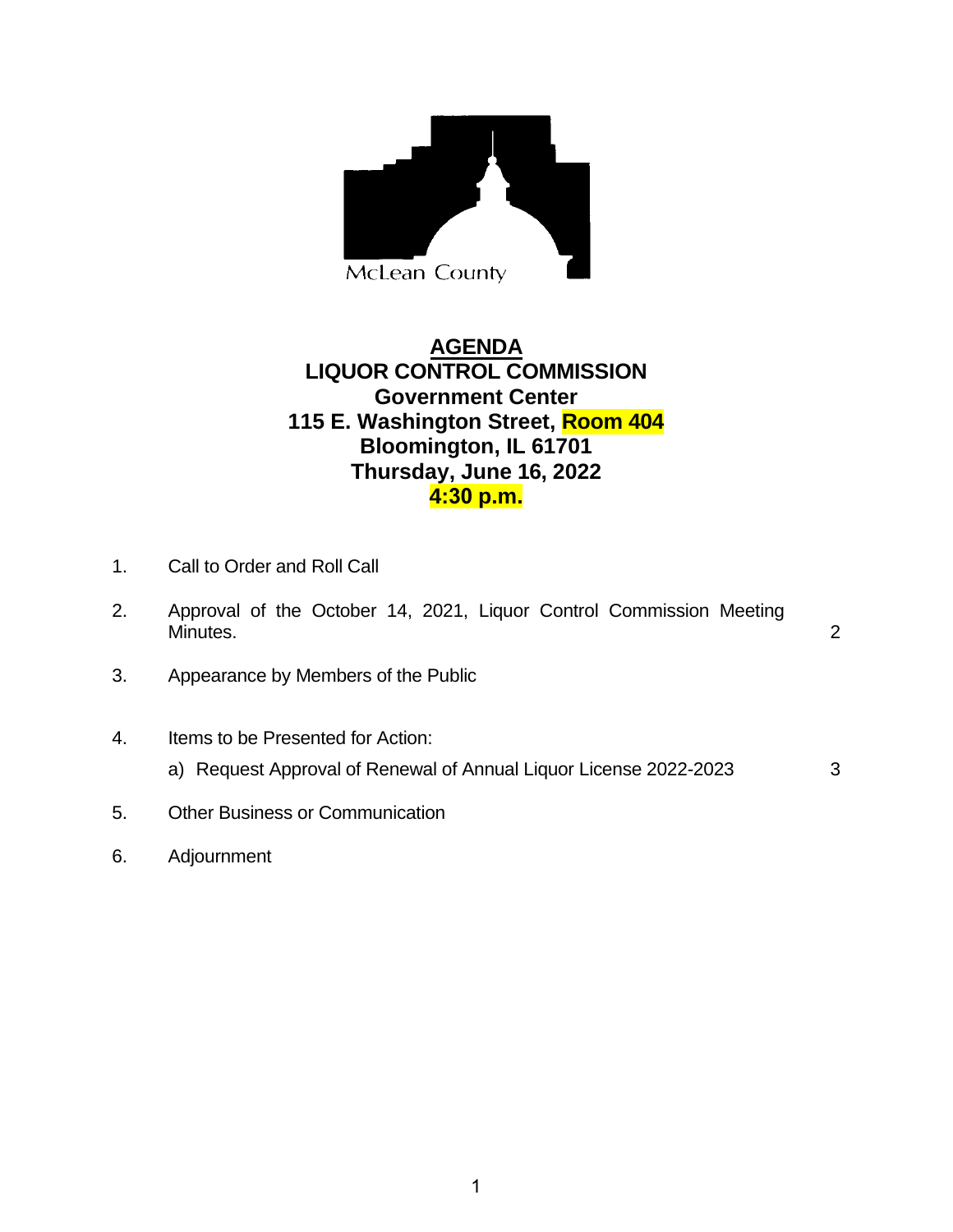## **Minutes of the Liquor Control Commission**

The Liquor Control Commission of the McLean County Board met on Monday, October 14, 2021, at 6:15 p.m. in Room 404, Government Center, 115 E. Washington Street, Bloomington, Illinois.

| <b>Members Present:</b>                        | Chairman John McIntyre, Members Catherine Metsker, Jim<br>Soeldner and Susan Schafer                                                                                                       |
|------------------------------------------------|--------------------------------------------------------------------------------------------------------------------------------------------------------------------------------------------|
| <b>Members Absent:</b>                         | Member George Wendt                                                                                                                                                                        |
| <b>Staff Present:</b>                          | Taylor, Interim County Administrator, Samantha<br>Cassy<br>Vazquez, Assistant State's Attorney, Civil Division, Civil Julie<br>Morlock, Recording Secretary, County Administrator's Office |
| Department Heads/<br><b>Elected Officials:</b> |                                                                                                                                                                                            |
| <b>Others Present:</b>                         | Jo Morrison                                                                                                                                                                                |

Chairman McIntyre called the meeting to order 6:15 p.m.

Chairman McIntyre presented the July 12, 2021 minutes for approval.

Motion by Schafer/Soeldner to approve the July 12, 2021 minutes. Motion Carried.

Chairman McIntyre presented for action a request to approve a Class B License for the Old Rugged Barn. Ms. Vazquez went over the application for a Class B license and indicated applicant had met requirements. Ms. Metsker asked if license was not issued would applicant have to contract with someone who had a liquor license to provide the liquor at events. Ms. Vazquez confirmed license is for convenience, so when someone reserves the location for an event they do not need to hire someone else to provide the liquor. Mr. Soeldner asked if Health Department is involved in this process. Ms. Vazquez indicated applicant has met requirements for liquor license and while there may be Health Department requirements, they are separate and do not affect approval of the liquor license. Ms. Metsker asked if individuals could take the beer and wine to go. Discussion and clarification individuals could take it to go, but applicant would not be open daily to just sell beer and wine to go as it would only be available at an event. Mr. McIntyre also noted Ms. Morrison was hiring a certified bar tender and security for her events. Ms. Metsker asked where this venue was located. Mr. Soeldner confirmed in District 2 a couple of miles east of Duncan Manor.

Motion by Soeldner/Metsker to approve the Class B License for the Old Rugged Barn Motion Carried.

Chairman McIntyre asked if there was any further business to come before the Liquor Control Commission. Hearing none, he adjourned the Liquor Control Commission Meeting at 6:23 p.m.

Respectfully submitted,

Julie A. Morlock

Julie A. Morlock Recording Secretary